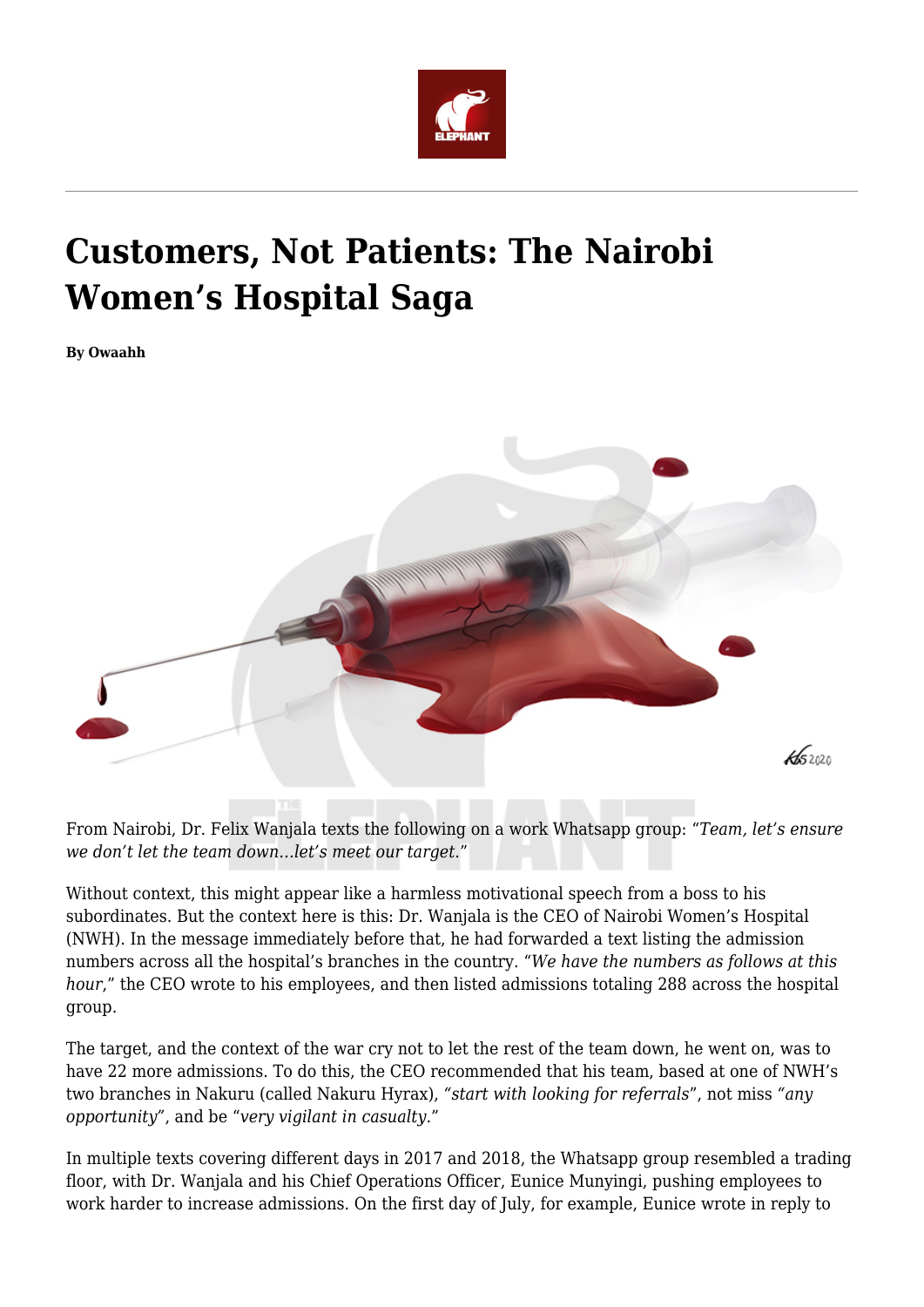the nurse in charge of the hospital chain: "*Let us increase speed 2 admissions against 13 discharges at this hour not good*."

Two minutes later, the CEO added, "*It's our striking time. Let's intensify our effort…replace all discharges by 6pm*."

Five days later, at 7:28 p.m., the COO told to the Nakuru branch staff to "*get 3 admissions by 9pm.*"



Several interviews with whistleblowers

describe a corporate culture of being pushed to meet admission targets. "*Although it was not said explicitly*," one former member of the NWH said, "*the implication was that doctors and nurses in particular had to find reasons to admit patients to meet the hourly and daily targets, even if those reasons were an absolute lie*."

Another added that there was a financial reward paid to clinical officers for each admission; but they still had to write down why they were admitting each patient. This meant they had to get creative to meet targets, both personal ones and those of their employer.

# **Origins**

Founded two decades ago by a young gynaecologist called Dr. Sam Thenya, Nairobi Women's Hospital began with a unique specialisation. The focus of its first branch in Hurlingham was solely obstetrics and gynaecological services, meaning its primary clients were women. It became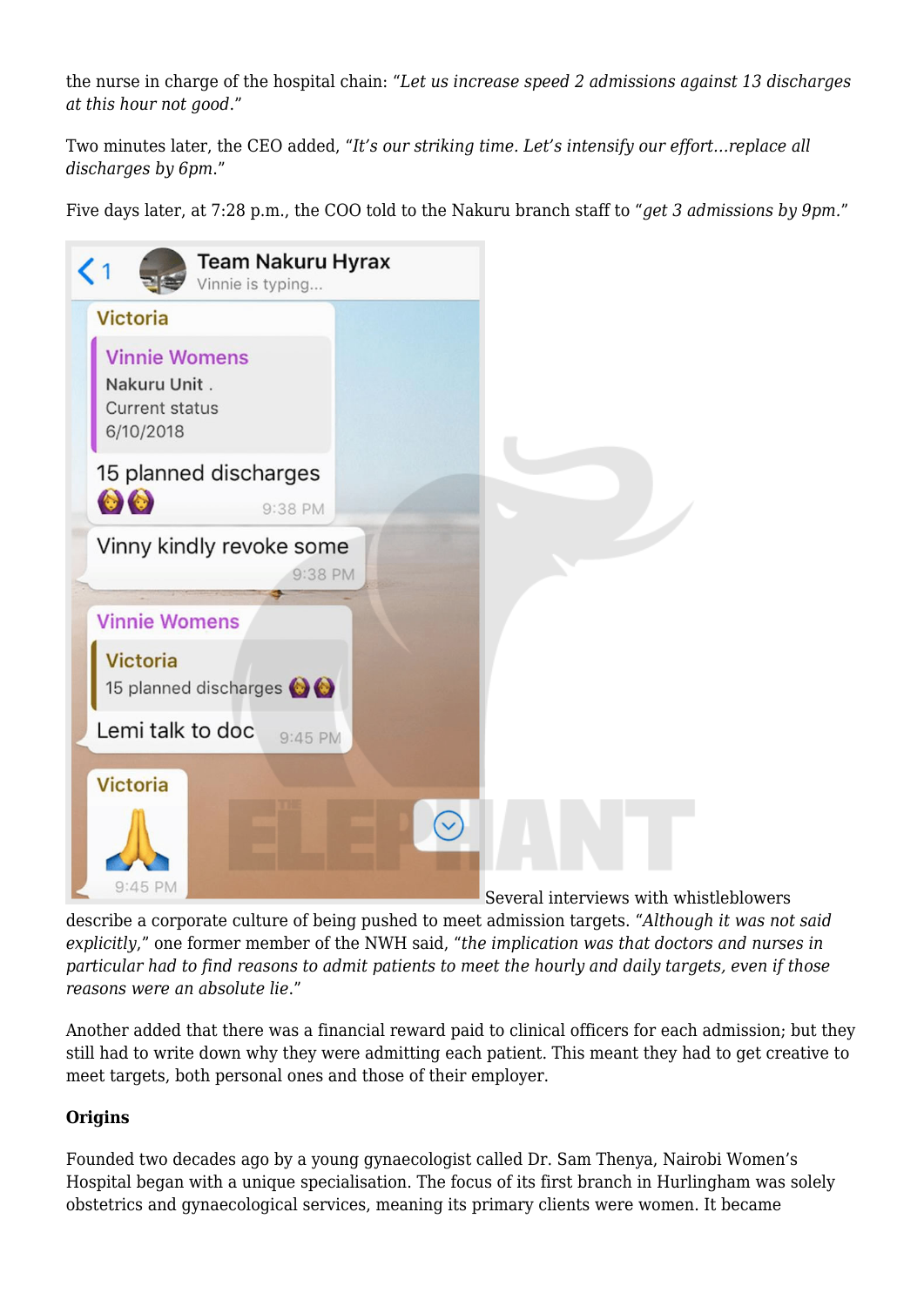particularly known for its Gender Violence Recovery Center (GVRC), a charitable arm that serves survivors of sexual and domestic violence.

"*I was working in a hospital and I had pitched this idea to the CEO of that hospital, but he wasn't very keen on the idea of taking in abused women for free,*" the hospital's [founder told](https://www.businessdailyafrica.com/magazines/Hospital-CEO-talks-money--zeal--silence/1248928-3448082-1lg35jz/index.html) *[Business](https://www.businessdailyafrica.com/magazines/Hospital-CEO-talks-money--zeal--silence/1248928-3448082-1lg35jz/index.html) [Daily](https://www.businessdailyafrica.com/magazines/Hospital-CEO-talks-money--zeal--silence/1248928-3448082-1lg35jz/index.html)* in November 2016.

"*One time he told me that if I thought the idea would work then I should go ahead and open my own hospital because it wasn't going to work at that hospital and right there I thought to myself, 'Why not?'"*

So at the age of 31, Dr. Sam Thenya took up his boss's challenge.

The thing that drove him to start the hospital when he had no money, he told the interviewer, was a "certain trigger, madness or passion". His singular goal, despite the challenges almost as soon as he started, was to build one of the most familiar, respected private hospitals in the capital city.

"Although it was not said explicitly," one former member of the NWH said, "the implication was that doctors and nurses in particular had to find reasons to admit patients to meet the hourly and daily targets, even if those reasons were an absolute lie."

For the hospital to survive without taking in more investors or money, it needed to scale up fast, and build solid revenue streams that included donor funding for its GVRC charity. It also had to wade through the rough early 2000s, as Kenyan systems tried to reset themselves.

In 2003, for example, the hospital's banker, Daima Bank, collapsed. Dr. Thenya, still in the early years of his project, heard the devastating news while he was fuelling his car at a petrol station. "*We had just issued suppliers cheques*," he said in the interview.

Despite such and other challenges, Dr. Thenya and the hospital he built surged on.

He transformed from a practising gynaecologist to an entrepreneur. He also sold the hospital for a fortune, and was on his way out as the founding CEO. Although he stayed on after resigning as CEO, his armophous role as Director of Strategy didn't mean much.

In a scenario that exemplifies the fine line between private healthcare as a business and a service, Dr. Thenya had to fight with politicians, including President Uhuru Kenyatta, and technocrats who had demanded the release of patients (alive or dead) over bills.

Once, he told the interviewer, the President called him and told him someone had sent him an e-mail that the body of his/her mother was being held hostage by NWH over unpaid bills.

"*Sam, what do we do?*" the President asked.

"*Your Excellency, the bill has to be paid,*" Dr. Thenya answered.

After the President said he would pay the bill, and asked the body be released while he did it, Dr. Thenya replied, "*I need some proof of payment of some pre-payment today.*"

"*If you want me to release it today,*" he went on, "*then pay today*."

By this point, a lot had changed.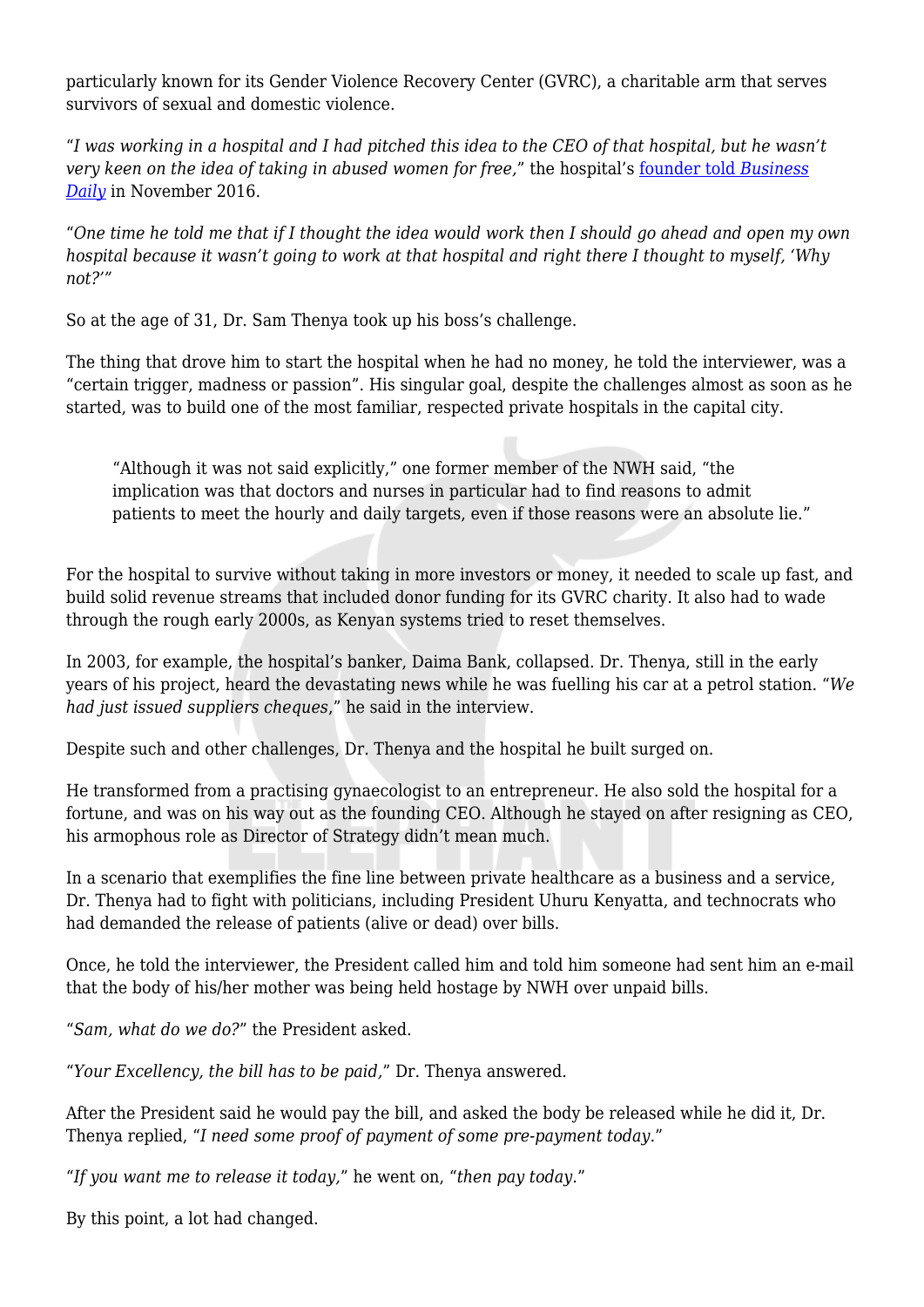Born in Nyakihai, Murang'a, in 1968, a much younger Sam Thenya had wanted to be a pilot. But he became a doctor instead. As a young doctor in training, he led a strike at Nyeri Provincial General Hospital in the early 1990s. The issue, which was fixed because of the strike, was bad working conditions for medical practitioners.

"*I am not one who stands by and watches things deteriorate*," he [told an interviewer in 2011.](https://www.standardmedia.co.ke/article/2000045827/giving-hope-to-abused-women)

What finally drove him to ask his boss to start a wing for victims of sexual violence, and doing it himself when he was challenged, was meeting the victim of a brutal gang rape. Battered, violated, and in need of urgent medical care, she did not have money to pay for admission.

"*I paid for her admission and closely monitored her progress*."

### **The past**

As a young doctor, Dr. Sam Thenya was unstoppable in his mission to build Nairobi Women's Hospital. In October 2000, a hospital called Hurlingham Hospital was on auction for unpaid debts. Dr. Thenya approached the auctioneers with a promise to buy the hospital. It was an attractive deal for both sides: the auctioneers would get rid of an asset few can or want to buy, and the young doctor could build a hospital from scratch.

But there was one problem, a big one. He had no money.

The most he could raise was half a million shillings, which he did by selling his wife's car. He needed 17 million more, so he got other investors to put in the money and take a share of the repainted hospital's ownership.

In the world of modern finance, this seemingly brilliant financing strategy has a name. It is called a [leveraged buyout](https://www.investopedia.com/terms/l/leveragedbuyout.asp) (LBO). It works exactly how Dr. Thenya did it: you buy a company by taking in debt and giving up equity, which means you do not need a single coin to start whatever enterprise you want to start. The assets of the thing you are buying, with money that is not yours, serve as the collateral in case the enterprise doesn't prosper.

The most famous LBO in the world is the hostile takeover of an American company called RJR Nabisco. In 1989, the executives of the conglomerate, which sold tobacco and food products, including the world famous Oreo cookies, started an unstoppable process to acquire the entire company at \$75 a share.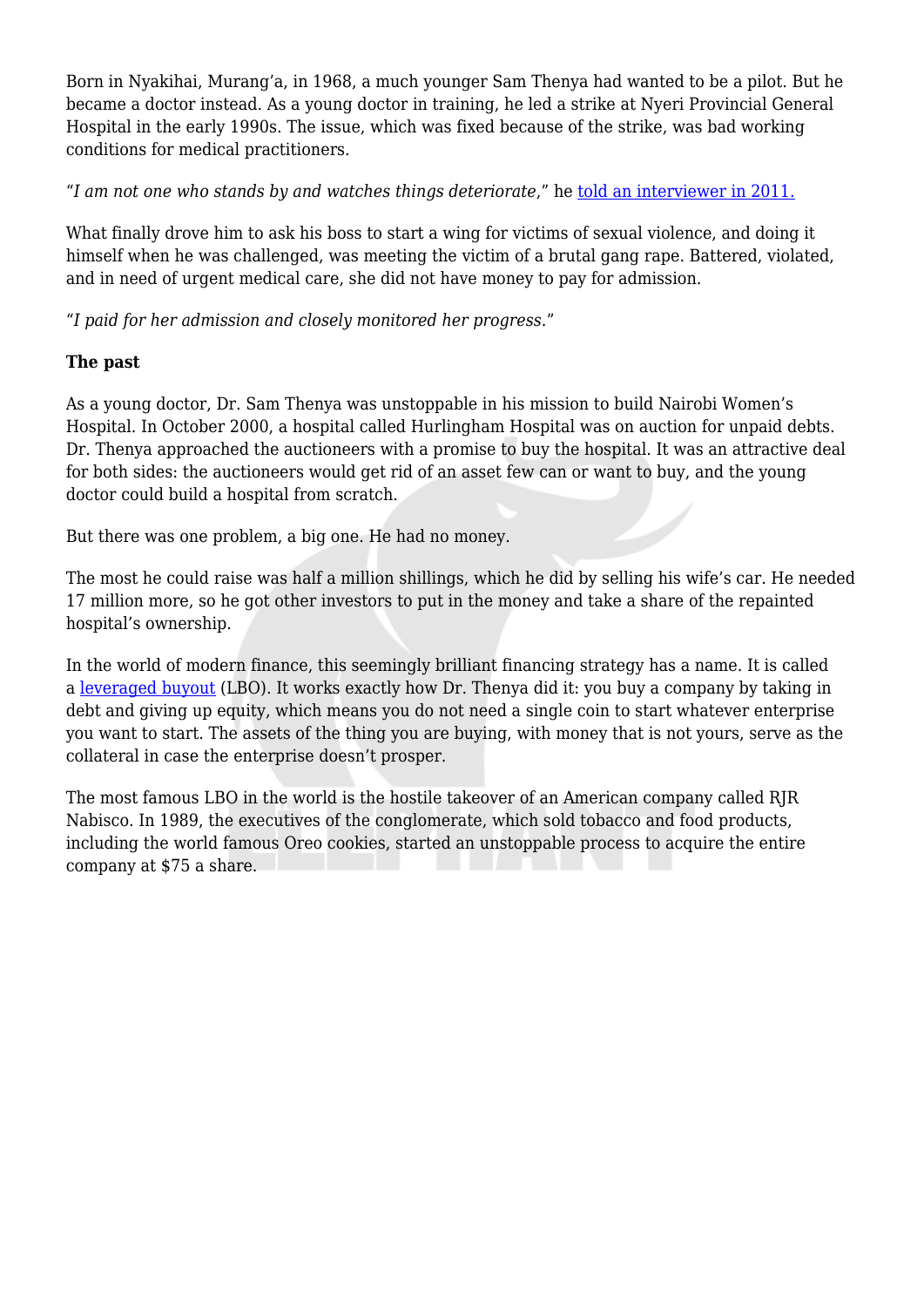

covered in *Barbarians at the Gate: The Fall of RJR Nabisco,* a [book](https://www.amazon.com/Barbarians-Gate-Fall-RJR-Nabisco-ebook/dp/B000FC10QG) (and [movie](https://www.imdb.com/title/tt0106356/)) written by two American journalists. It covers the executives' plan to buy out other shareholders, and the marathon that began when other groups of people joined in on the race to acquire one of the biggest companies in the world. One of them finally won, by offering a price higher, by \$15 a share, than the management team's offer.

But the best of this story is that none of them, even the executives who wanted to buy a company for \$25 billion, actually had the money. They didn't need to. In the great game of modern finance where money is an idea, one person quoted in the book says, you need more money to start a shoeshine store than you do to buy a 2 billion-dollar company.

The gist is to start what is called, in modern finance, a fundless fund –simply a corporate body that on the one hand promises to and negotiates to buy something, while asking for money from those who have it to complete the deal. For investors with vast amounts of money on hand, this is an investment for which they expect to see profits.

In the world of modern finance, this seemingly brilliant financing strategy has a name. It is called a leveraged buyout (LBO). It works exactly how Dr. Thenya did it: you buy a company by taking in debt and giving up equity, which means you do not need a single coin to start whatever enterprise you want to start.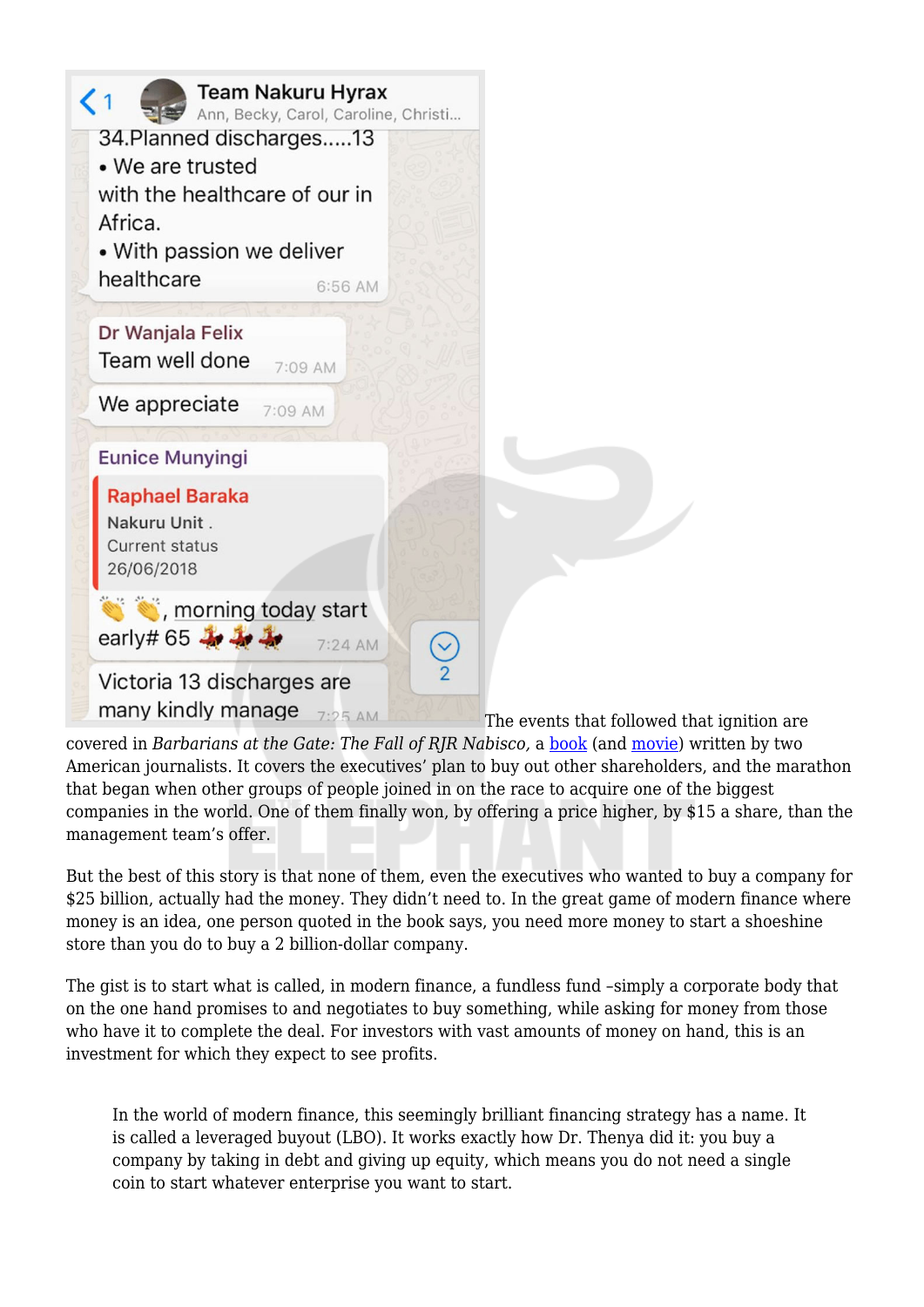Dr. Thenya gave up 40 percent of NWH's ownership to the investors who gave him the \$50 million (in total) to buy the assets of Hurlingham Hospital, and to repaint it afresh as Nairobi Women's Hospital. As the new hospital grew on the back of its reputation as a niche healthcare provider, Dr. Thenya progressively bought out the investors, and by the late 2000s, owned the entire thing.

As they left, presumably after making a profit, Dr. Thenya expanded his enterprise just in time. The 2008 financial crash was wreaking havoc in Western markets, starting first in the mortgage industry and eventually spreading its tentacles to the heart of multiple economies. For private equity funds, which had had their best years right before the crash, it was time to find other markets to play in.

In 2009, Dr. Sam Thenya acquired Masaba Hospital in Adams Arcade, and turned it into the second Nairobi Women's Hospital branch. By the end of the next decade, there would be a total of nine Nairobi Women's Hospitals: four in the capital city and the metropolis; two in Nakuru; and one each in Naivasha, Meru, and Mombasa.

From a single hospital in Hurlingham, Nairobi Women's Hospital was one of the fastest-growing hospital chains in Kenya by the mid-2010s. But things had changed. In the first decade, Dr. Thenya had quit practising to concentrate on the business side of his hospital.

"*I realised that I was not giving my patients full attention because I was often caught up in strategy meetings,*" he said in later years, "*[so] I had to choose between expanding the hospital and practising*."

And in several transactions beginning in 2010, he had progressively sold his ownership stake in the hospital to the successor of leveraged buyouts in modern finance; a similar but differently named structure called a private equity fund.

# **The present**

A [private equity](https://www.investopedia.com/articles/financial-careers/09/private-equity.asp) (PE) firm is a leveraged buyout by another name, with very few significant differences. Simply, you get money from wealthy individuals and organisations, such as pension funds and charities, and buy attractive companies. Then you restructure them by cutting costs, expanding as fast as possible, extracting as much revenue as you can, and then selling them for a profit.

The basis of this model of financing is to buy and sell, as opposed to keeping an investment in perpetuity. So PE firms strip their new companies of any sellable assets, change the management, reduce costs by firing professionals and employing cheaper labour, pay executives bonuses for meeting targets, and once the company is attractive enough on paper, sell it to someone else. That new buyer is often just another PE firm.

In the complicated structures of global commerce, private equity funds are used to finance rapid expansion, which increases the value of the assets. Investors, who include funds of funds, where one investment fund invests in another investment fund, expect a return in investment. And investment funds get money by promising exactly that.

PE funds themselves make money in two ways: by charging an annual management fee of the money they have been trusted with, calculated as a percentage, and by taking a cut of the profits they make when they sell the companies they buy. So their primary motivation is to get more investor money, and to restructure companies as fast as possible to attract a higher price than they bought it for.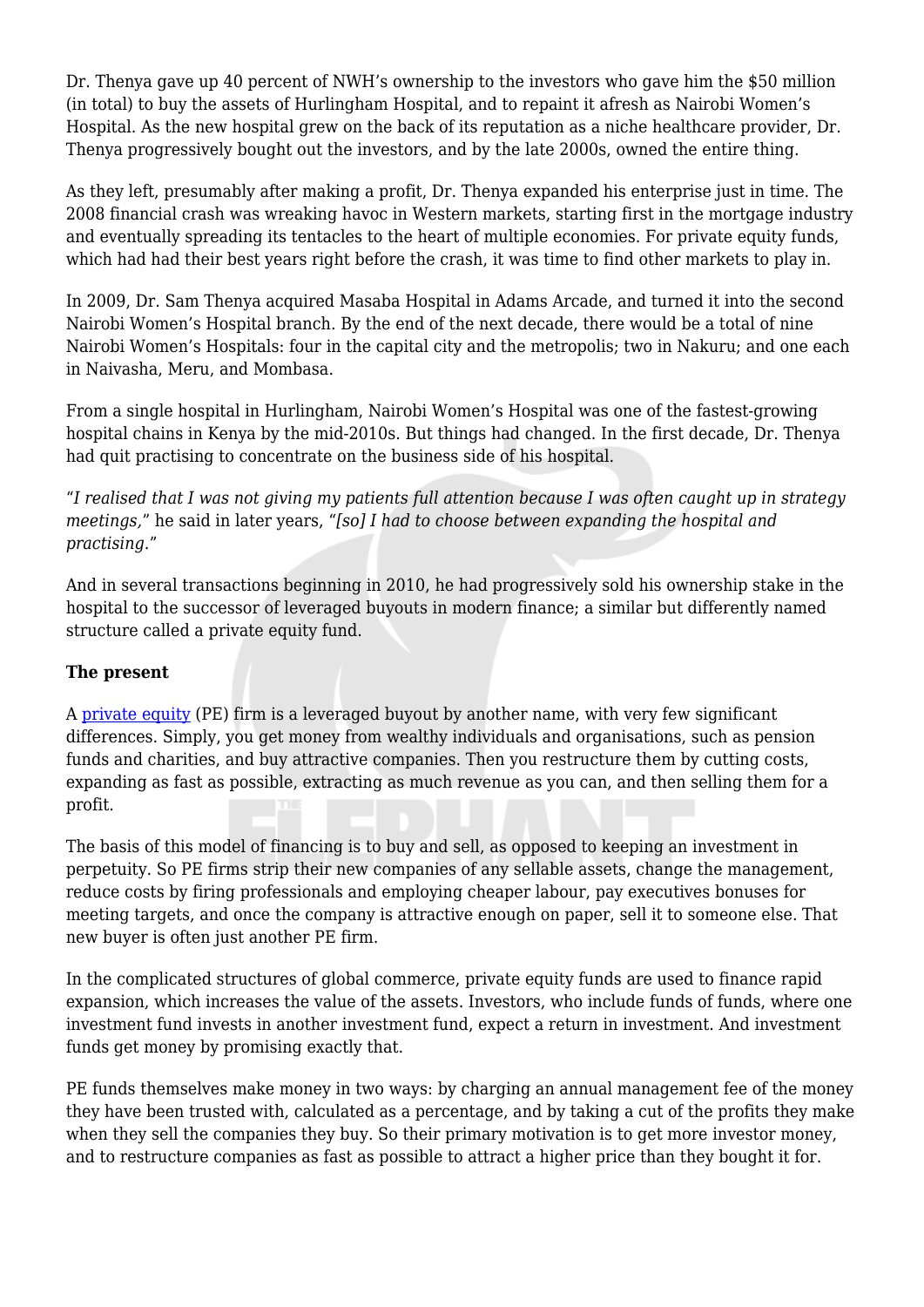

acquire a company is to transition it from a founder-run company into a corporate body that can attract a higher price. This is exactly what happened at Nairobi Women's Hospital from the first funding round in 2010, where Dr. Sam Thenya's ownership systematically reduced as the new owners' ownership stake increased.

In the midst of the ["Africa Rising" narrative,](https://www.tandfonline.com/doi/full/10.1080/21622671.2017.1318714) and from the ashes of the 2008 global crisis, billionaires and institutional investors in the West turned their investment focus on Africa. The continent's young population offered an attractive proposition for profit-making ventures; it was expected that not only would these younger Africans be richer than their parents, and willing to spend more on everything, but that there were no modern legal or regulatory structures in place to halt corporate raids of existing companies. And by the time they came, several rounds of investors would have already made enough profits.

In 2010, Dr. Sam Thenya got \$2.66 million for part of his stake in the hospital. The buyer, The Abraaj Group, which would collapse in 2018 amidst investigations that its founder and executives had stolen investor funds, was founded by a Pakistani based in Dubai. In addition to Nairobi Women's Hospital, it also acquired all or parts of other Kenyan companies: Java House (100%); Brookside Dairy (10%); and Seven Sea Technology (21%).

But its most prominent purchases were in private healthcare, where it bought 18 clinics and 10 major hospitals. In addition to its stake in Nairobi Women's, it also bought part of Avenue Group Hospital, Ladnan Hospital, and Metropolitan Hospital.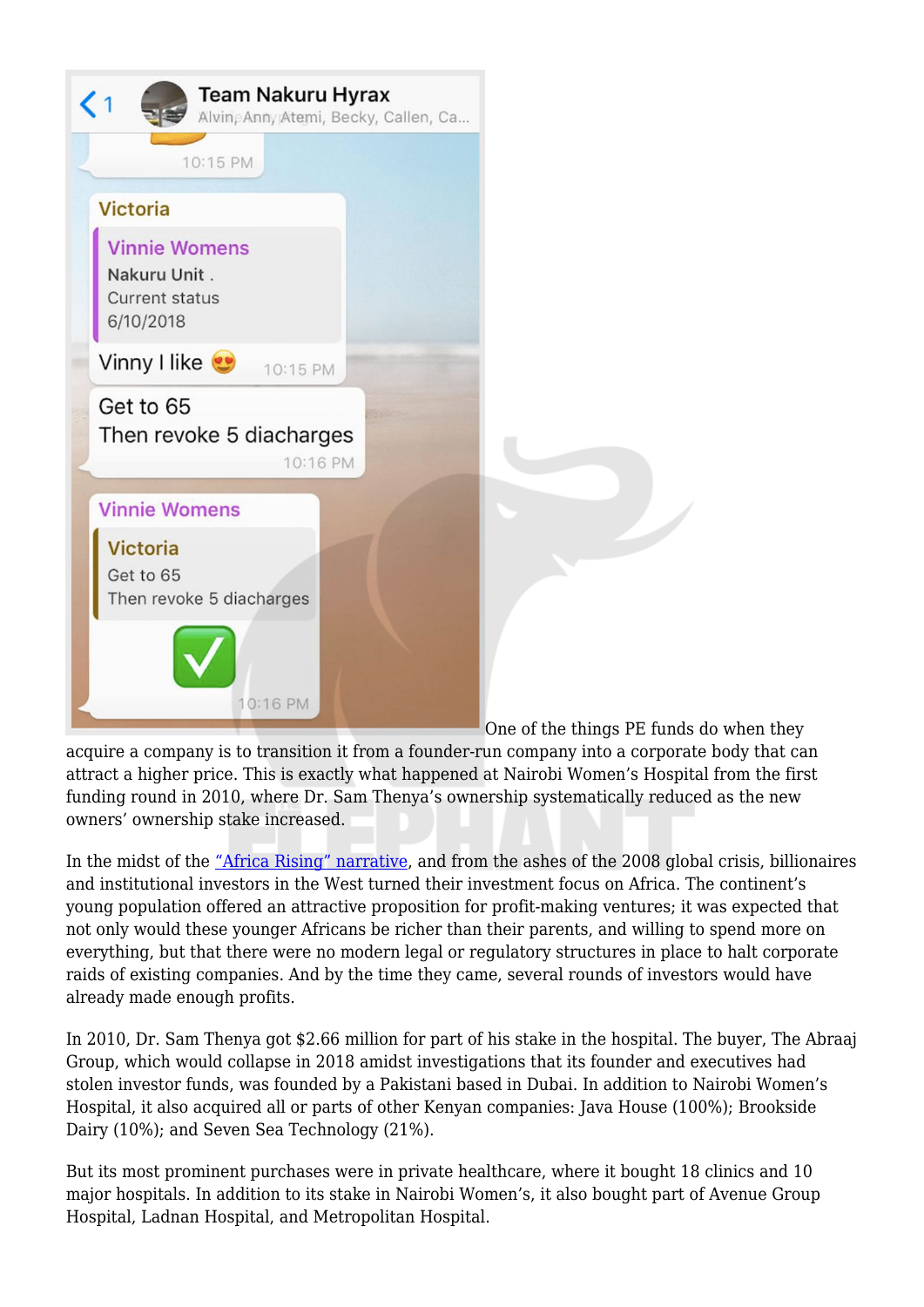Three years later, Abraaj bought more of Nairobi Women's with a partner PE firm called [Swedfund.](https://www.swedfund.se/en) The Swedish government describes Swedfund, which it funds and owns, as a "*development financier and development cooperation actor*"; but it works in basically the same way privately-owned PE firms do.

"*The objective of the [Africa Health Fund i](http://www.mynewsdesk.com/swedfund/pressreleases/swedfund-invests-in-nairobi-womens-hospital-largest-investment-in-private-health-care-in-kenya-2013-1016164)s to increase access to affordable and quality healthrelated goods and services for those at the bottom of the income pyramid*," Swedfund said in a press release dated 22nd November 2013. "*At the same time it hopes to provide investors with good long term financial returns.*"

This dual-purpose fit into Dr. Thenya's founding principles, which had been to build a hospital that offered services to abused women for free, while offering other medical and surgical services at a fee. Swedfund, which said it "*put a high emphasis on environmental, social and governance issues*", and other investors were investing in the hospital to fund its expansion.

In 2010, Dr. Sam Thenya got \$2.66 million for part of his stake in the hospital. The buyer, The Abraaj Group, which would collapse in 2018 amidst investigations that its founder and executives had stolen investor funds, was founded by a Pakistani based in Dubai.

From a single branch, Nairobi Women's Hospital had expanded to three hospitals: one in Adams Arcade founded in 2009, another in Ongata Rongai founded in 2011, and the Nakuru branch which followed a year later. It also had two medical centers in Kitengela and Eastleigh, both opened in 2012, and two more branches, in Mombasa and Kisumu, on the way.

This was all, the Swedish state investor said, "*part of a the grand plan to expand further in the country and the Eastern African region by 2016; and subsequently into the rest of Africa*."

# **The thoroughfare**

While the source of Swedfund's finances is obvious, the source of The Abraaj Group's funds is a more interesting story because it led to its death in 2018, and the arrest of its top executives.

Because PE funds run multiple projects at any one time, they structure them as independent funds with their own fund managers. The specific one that invested in private healthcare in Kenya beginning in the late 2000s was called The Abraaj Growth Markets Health (Africa) Fund. It got its \$1 billion to invest in Kenya and other countries from multiple sources, the most prominent being the Bill & Melinda Gates Foundation and the World Bank's private equity fund, the International Finance Corporation (IFC).

The second deal, which reduced Dr. Thenya's ownership even further, was worth \$6.5 million.

The Dubai-based Abraaj Group, founded a year after Dr. Thenya started Nairobi Women's, was a renowned investor in multiple sectors across the continent. By the time it collapsed in 2018 amidst a dispute with its investors, the Bill & Melinda Gates Foundation had initiated an audit into how its money in the healthcare fund had been used; it had invested an estimated Sh320 billion in 80 transactions across Africa.

Through the fund, part of which the PE firm's founder, a Pakistani man called Arif Naqvi, was accused of misusing, Abraaj owned private hospitals in Kenya, Nigeria, and Pakistan. In April 2018, around the same time the screenshots of the Nairobi Women's Hyrax Whatsapp group were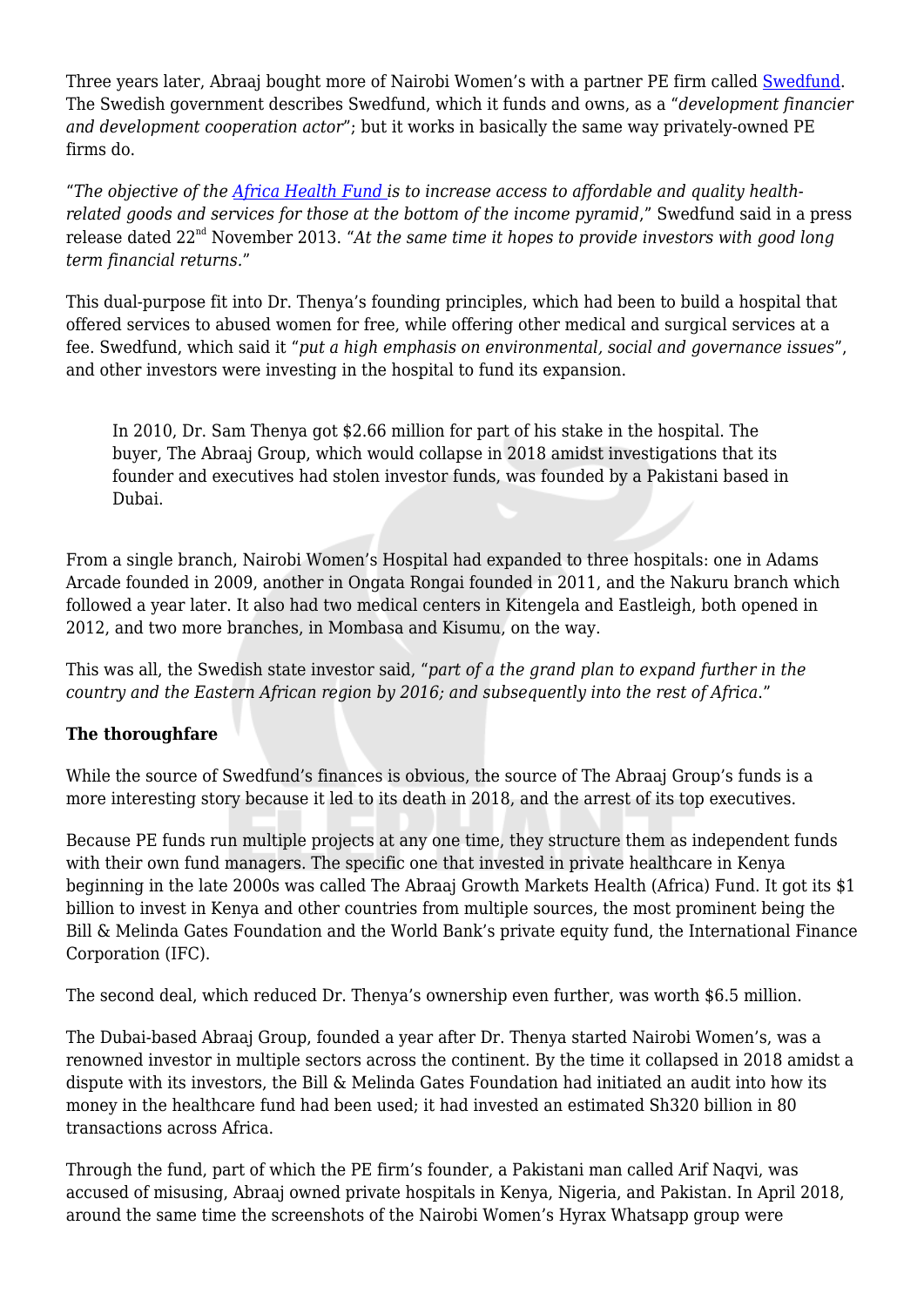revealed, Naqvi was arrested in Britain on a US warrant.

Naqvi had resigned from Abraaj the month before investigators found evidence that he had defrauded investors in two ways: by inflating the price of assets, which included Nairobi Women's Hospitals and several other Kenyan private healthcare providers, and misappropriating the fund.

The scandal made headlines around the world, as many other similar investment structures had ridden on the Africa Rising wave and bought many companies, in many countries, on the continent. Meanwhile, The Abraaj Group was closed and its assets stripped for parts by other PE firms. A British firm took over its stakes in Brookside Dairy and Java; an American PE firm called TPG acquired the healthcare fund, which counted among its assets several Kenyan hospitals. TPG then renamed the fund the [Evercare Health Fund](https://www.cdcgroup.com/en/our-investments/fund/abraaj-growth-markets-health-fund/) to avoid the negative reputation of its former name and manager.

These high finance events and deals all took place outside of Kenya, but in the end TPG owned Nairobi Women's Hospital and several other private hospitals in the country.

Meanwhile, Arif Naviq remains in the UK, and not by choice. Last May, after he had spent a year in custody, he was granted a record \$20 million bail. By October, he was also being investigated for bribing Pakistani politicians.

While this complicated game of international finance was happening, the private hospitals in Kenya were still operational, and still working to make profits for the fund, as their investors sorted a new PE firm to "buy" and run them.

In a text forwarded to the Nakuru Hyrax staff on 11<sup>th</sup> September 2018, CEO Dr. Felix Wanjala outlined the revenues so far, and the targets he expected them to contribute during the course of that day. The Nairobi Women's Hospital group was making Sh12.81 million a day against a target of Sh15.47 million, and cumulatively was Sh33 million off a total target of Sh170 million.

"*Team this revenue is too low for the numbers that we have, are we billing*," he posed to the staff.

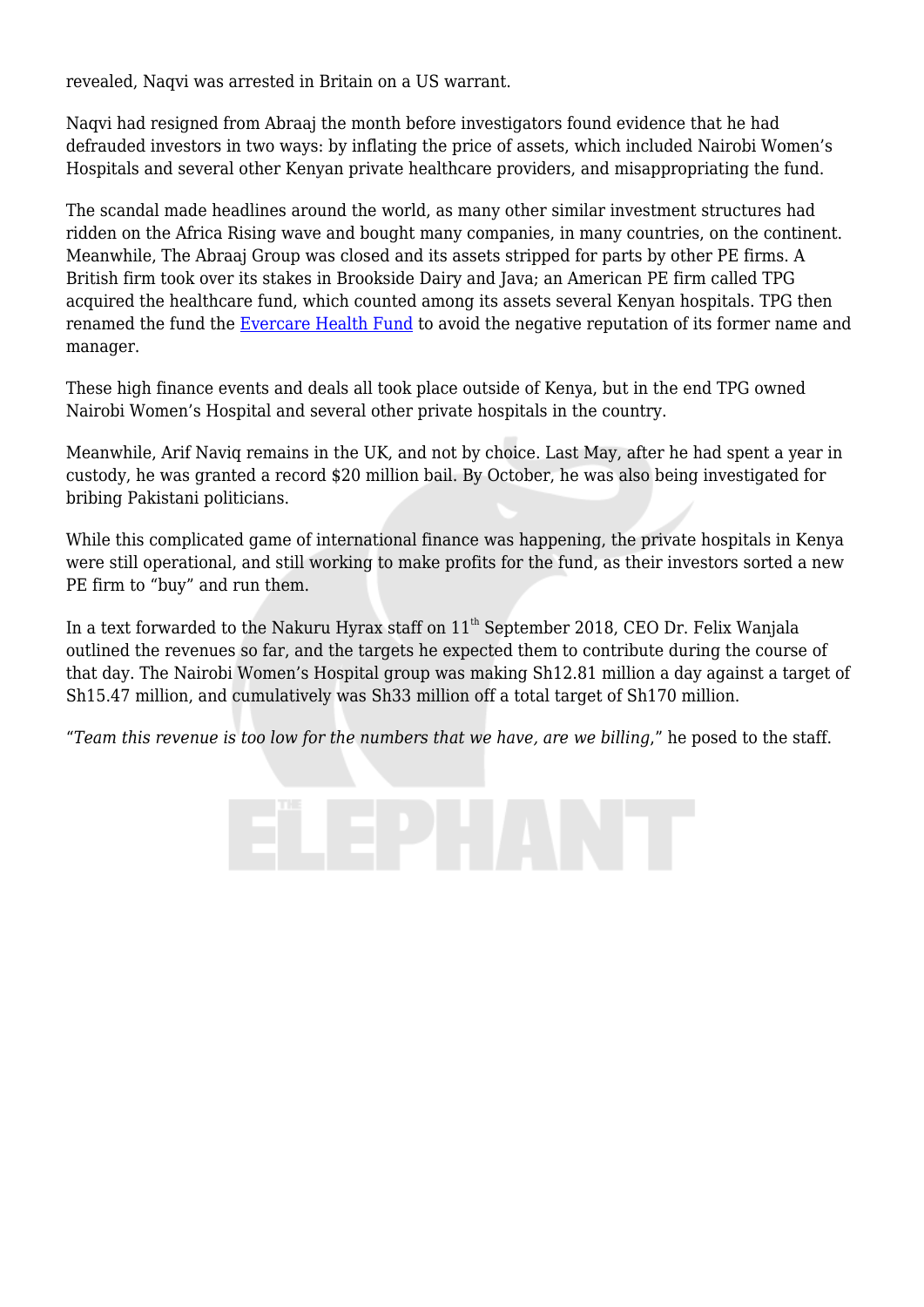

The shift from Dr. Thenya's ownership and

leadership to the PE funds had launched what was typical corporate behaviour after acquiring a new asset. Nairobi Women's Hospital had, over time, stopped hiring medical officers (MOs), professionals in waiting who are mostly post-graduate students, to serve outpatient patients. It had instead turned to hiring young clinical officers (COs), who (at the time) only had a diploma earned after three years of training, to do the job.

To staff its rapid expansion, Nairobi Women's was now depending on COs to serve patients who were not already admitted in the hospital. It was also encouraging them, according to multiple insiders, to meet admission and revenue targets, which were analysed every hour of every day, day and night. While the hospital still hired specialists, it hired less than it required (because MOs demand better salaries) and gave clinical officers the job of determining which patient needed to be admitted. It also gave the COs a financial incentive, at one point 710 shillings per patient they admitted.

This structure meant that while COs would find and push for admissions, even (and especially when) they were unnecessary, more qualified medical officers would only encounter the patients when they had already been admitted, and were already paying for the bed, food, tests, and medicines. They were already, in lingo used frequently in the leaked Whatsapp group messages, *customers*.

Nairobi Women's Hospital had, over time, stopped hiring medical officers (MOs) to serve outpatient patients. It had instead turned to hiring young clinical officers (COs), who (at the time) only had a diploma earned after three years of training, to do the job.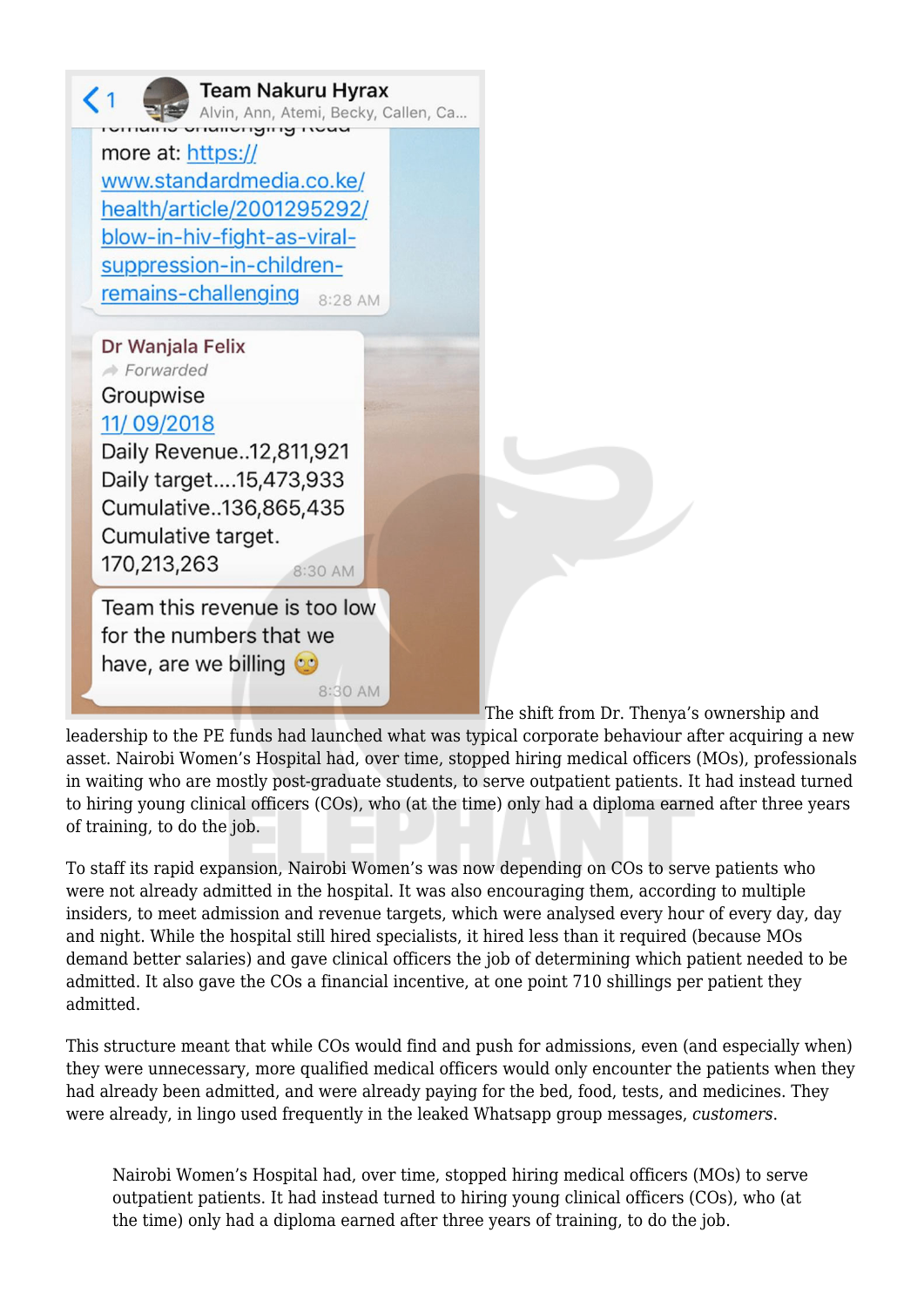Once they were in the hospital, the top management of Nairobi Women's encouraged the staff, everyone in the Whatsapp group, medical and non-medical staff included, to keep them admitted for longer.

| Team Nakuru Hyrax<br>$\langle 3$<br>Ann, Carol, Caroline, Dr Kiruki, Dr                                                                                                                                                                                                              |                                             |
|--------------------------------------------------------------------------------------------------------------------------------------------------------------------------------------------------------------------------------------------------------------------------------------|---------------------------------------------|
| ט ושחוווטו פו<br>HU-51<br>$AD-49$<br>OR-24<br>KU. 38<br><b>NU-38</b><br>NT-21<br>GP-221<br>Team we are starting on<br>very bad numbers (a) (b),<br>start early, be very vigilant<br>$\mathbb{X} \mathbb{X} \mathbb{X}$ , lock<br>discharges <b>A A A</b><br>wishing you a successful |                                             |
| day ahead<br>7:39 AM<br>Dr Wanjala Felix<br>Good morning team                                                                                                                                                                                                                        |                                             |
| Today we are going for<br>#55+<br>7:54 AM                                                                                                                                                                                                                                            | In another text, for example, CEO Dr. Felix |

Wanjala asked his staff "*how did we end up at 18 discharges from 10 planned*." The text included an emoji of a sad face, suggesting he was unhappy with the situation. His COO, Eunice Munyingi, then asked someone called Victoria to answer the CEO. Victoria then passed the question to two other people, before the CEO responded "*Vikki calm down…we expect better performance in future. Obviously this is not good for us*."

Medical officers and other specialists who worked at Nairobi Women's at the time describe multiple instances of being pushed to keep patients for longer than necessary. In a text sent at 8:04 am on 11 November 2018, COO Eunice Munyingi told the staff to "*lock discharges at 7" and to "…kindly start now.*"

This meant that if you were admitted at this particular Nairobi Women's Hospital, and should have been released to go home, the decision of whether to let you go was based on revenue and admission targets, not on your health. In the texts, the senior executives ask staff to post hourly updates of the branch's status, specifically how many people are being served and how much money was made, and cheer them on in language a media practitioner described as "*better suited for a trading floor than a hospital management team*".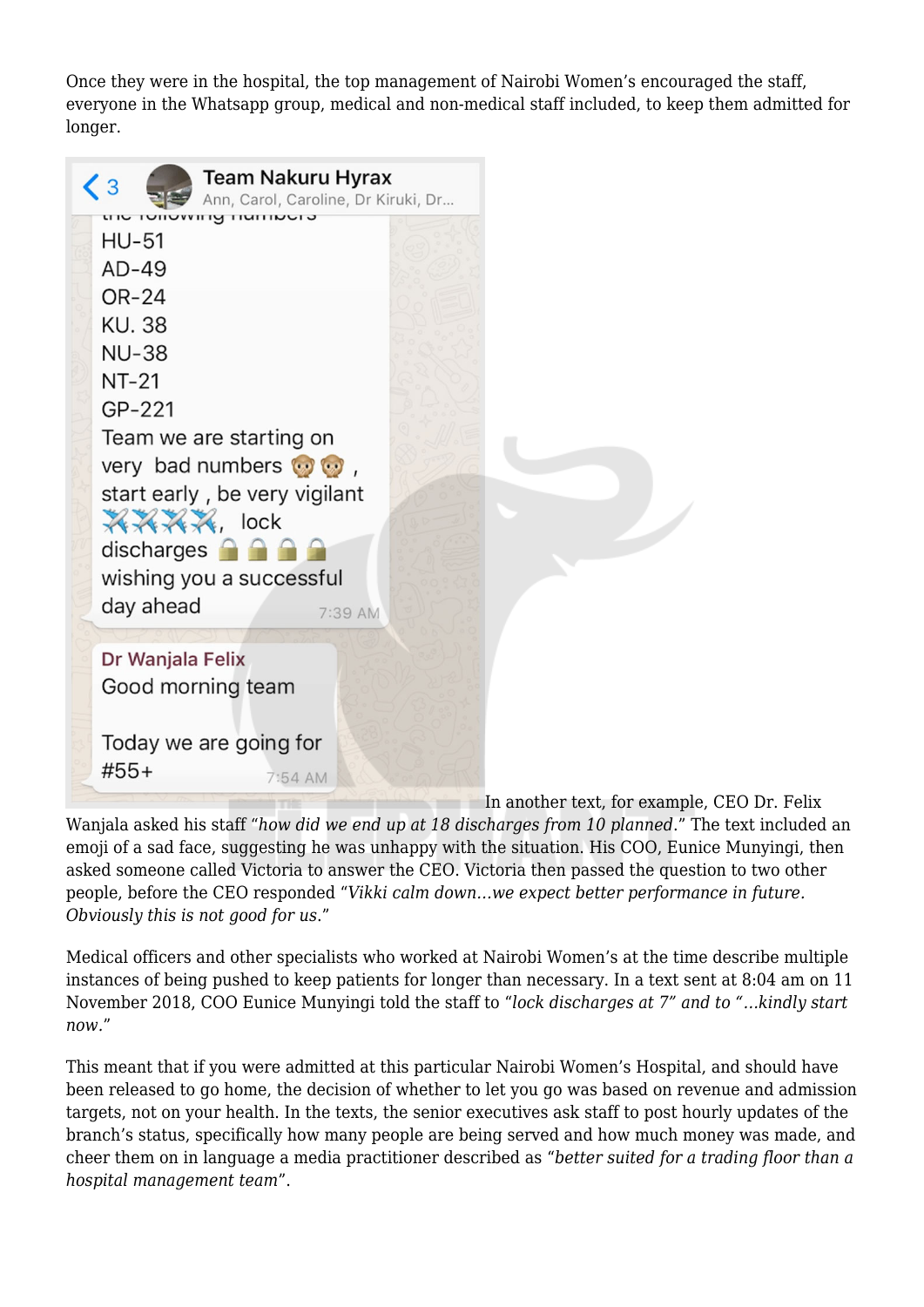

Courtesy of SHOWTIME

The comparison to a trading floor is poignant, because insiders describe an internal system that fits the script of the popular TV series *Billions,* with a CEO-COO dynamic similar to that of the characters Bobby Axelrod and Mike "Wags" Wagner in the show.

The similarities with a fictional TV show do not end there because the two characters run a ruthless private equity firm that buys companies, restructures them by any means necessary, legal or otherwise, and sells them over for a profit.

Like a PE firm and any modern enterprise, the top management of Nairobi Women's also kept tabs on its reputation online. In one screenshot from 2017, the then clinical services in-charge, Victoria Wawira, posted a screenshot of a Facebook post written by a woman who had commented on their hurry to admit her child. Whenever she took her daughter to the hospital, "…*The doc sees her and immediately its admission no second thought about medication*," she'd written on a Nakuru Country Mums group on Facebook.

In follow-up messages, Victoria told two clinical officers that the post was "*trending on FB*" and that they should "*vet admissions*". In any other context, this would mean that the two COs should make sure they were admitting only patients who needed to be admitted. But in this particular context, it meant one thing – that they should check that they didn't admit potentially problematic patients who would be suspicious of the need for them to move from outpatient to inpatient.

Medical officers and other specialists who worked at Nairobi Women's at the time